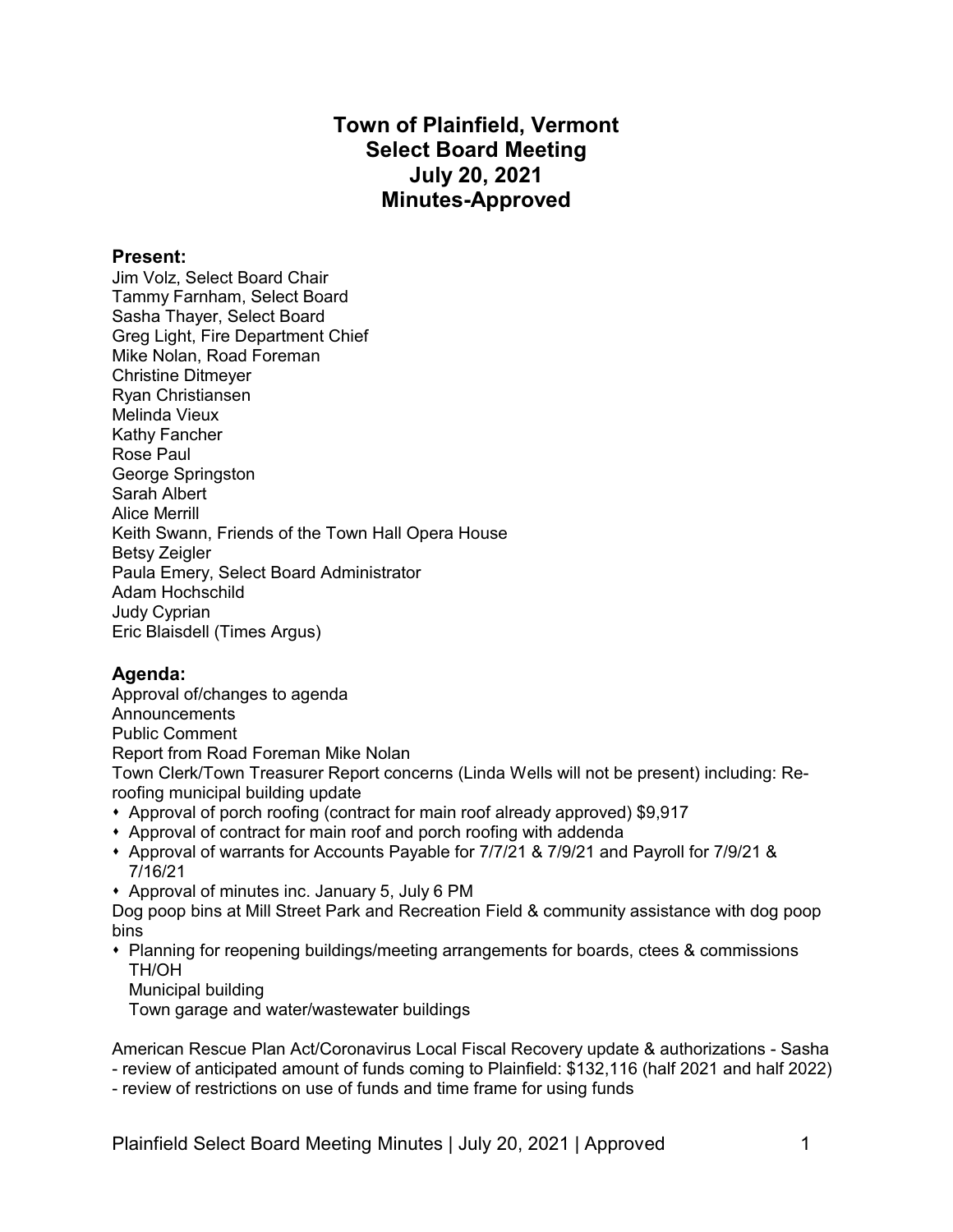- response to Cutler Memorial Library request for ARPA funds

- setting meeting time to hear from community members, organizations, town departments re best use of funds

Brook Road Bridge Replacement Project - setting time for further consideration of the project w/ community input

Pedestrian Bridge update including construction traffic control plan

Route 2 Intersection - special meeting on July 27 including review of agreement between Town and State

Old Fire House - set meeting time and date for review with Jay Southgate and meeting re how to proceed, including possible sale.

Bean Road Update

Conservation Commission request for approval of Bellavance Landscaping to mow town forest trails

Volz called the meeting to order at 7:01PM.

### **Approval of – Changes to Agenda**

Volz moved that the Conservation Commission item be moved to the end of the agenda and that the request for a catering permit be added to the agenda.

#### **Announcements**

Thayer announced two upcoming special meetings of the Select Board:

July 27, 6:00PM – Meet at Town Office to discuss and vote on contract with VTrans for the Route 2 – Main Street intersection remediation project

July 28, 5:30PM – Meet at the Old Fire House and then move to the Recreation Field for discussion. Town offices will be used for discussion in case of rain.

**Public Comment** (this item was taken up after the Road Foreman's Report – see below)

### **Report from Road Foreman Mike Nolan**

Martin Meadow repaving project is delayed, possibly until October.

Farnham requested an Executive Session meeting immediately before the next SB meeting on August 3 to discuss Road Crew salaries. There was agreement from the SB to add this to the August 3 meeting.

Road Crew has been doing the 10-hour/4-day work week, though at times they work eight hours and take vacation time to make up the difference.

### **Public Comment**

Fire Department Chief, Greg Light stated that he is disappointed about the lack of information about the lighting for the pedestrian bridge project. His concern is that the lighting can prevent movement of members of the volunteer fire and rescue department from getting to the fire station quickly. Light was troubled that the Fire Department hadn't been contacted directly regarding the arrangements during the Pedestrian Bridge construction and that the East Montpelier Fire Department, which provides town ambulance service, had also not been contacted. Farnham informed Light of the special meeting that was held and that the information about the project is, and has been, on the town website. Light requested contact information for the contractor so that he can have direct access in case of emergency. Farnham agreed to request that information and provide it to Light. Light concluded by stating that all road and traffic issues must be brought to his attention.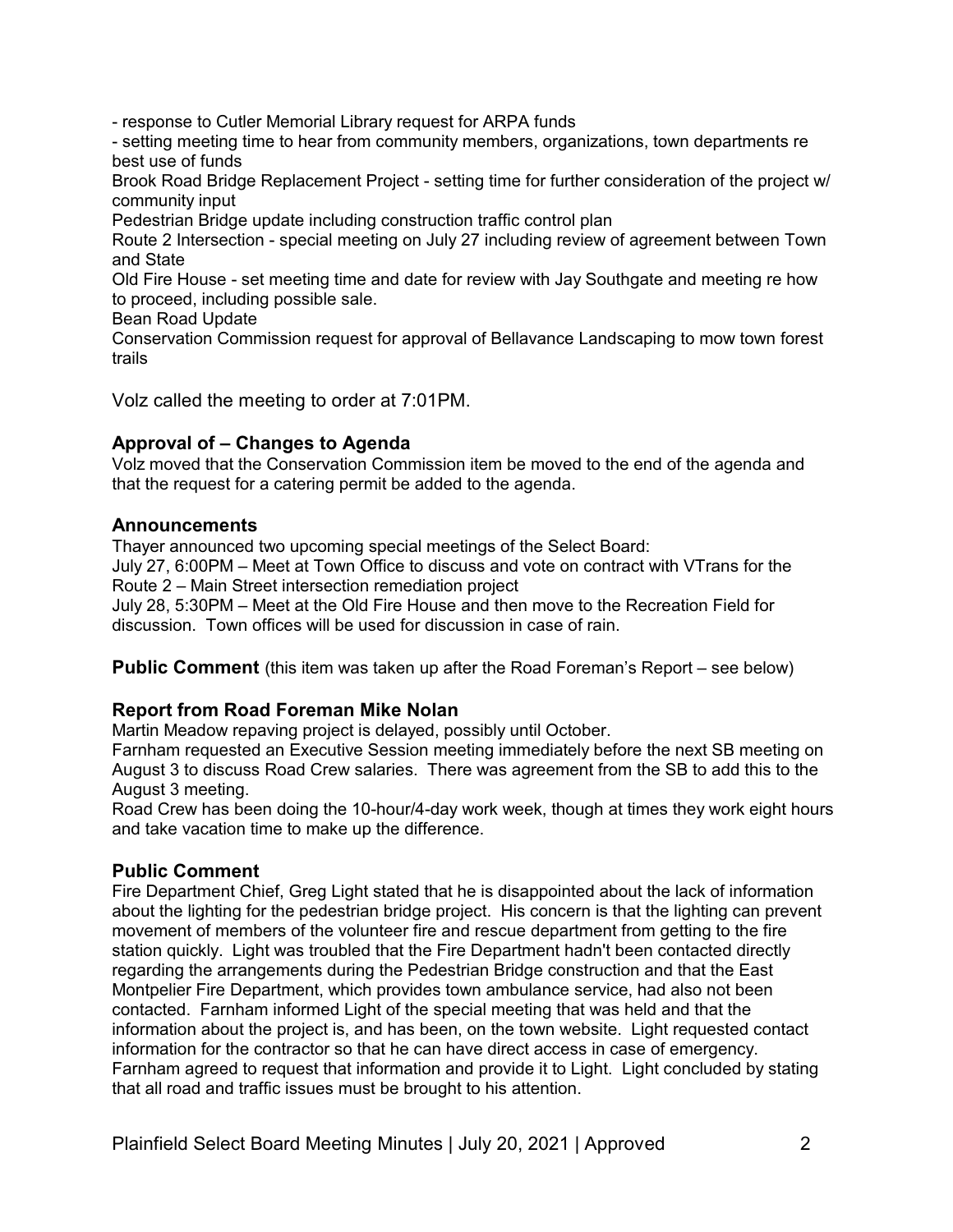# **Town Clerk/Town Treasurer Report**

Linda Wells was not present and provided a written report, which is transcribed her in italics.

### s **Re-roofing municipal building update**

*I believe I have emailed this info for the municipal building roof job but just in case I have attached the agreement and the two cost sheets for the roof work to this email. The total cost of the work is \$44,078. We have \$88,658 in the Municipal Building Maintenance Fund, ample funds to get this much needed work done. Once approved, please sign the agreement and scan back to me Wednesday morning. Ken Randall plans to start the roof mid-week, weather permitting.* **Thayer moved to approve the contract by Randall Contracting, Inc. of Barre for replacement of main and porch roofs for \$44,078.00. The motion was approved unanimously.**

 $\cdot$  Warrants

*Please approve the following warrants*

*Accounts Payable: 7/7/21 \$550 7/9/21 \$32,305.12 Payroll: 7/09/21 7/16/21*

Farnham moved to approve the warrants and the motion was approved unanimously.

### • Dog Poop Bins/Trash

*I just want to once again express my disappointment that the board has done a 360 turn in regard to trash etc. in the village. As you requested, I posted the "Carry In – Carry Out" signs at the Recreation Field and the Mill Street Park and cleaned up the mess left at the Mill Street Park. I then arranged for the highway dept to remove the trash receptacle at the Mill Street Park and moved the "No Littering" sign in the center for better visibility. I appreciate volunteers as much as you but if you are going to have a Carry In – Carry Out, the policy has to include all locations. On the bright side, Mill Street Park has been very clean the few times I have driven by this past week.*

• Reopening our buildings

*There are many people in our town and surrounding towns that have refused to get vaccinated. With the COVID Deviant spreading, the municipal building will continue to require our safety protocol as follows: Masks must be worn, hands sanitized, and contact tracing including status of COVID vaccinations is required. The town office window is now open to the community during our regular hours of 7:30am to 12:30 and 1:00 to 4pm on Mondays, Wednesdays, and Fridays. Due to our small office space, attorneys, realtors and anyone else needing access to the vault records and other records will still be required to schedule appointments until further notice. Now that our committees will begin meeting again indoors, I request that the board adopt these safety protocols at all town locations*.

- **\*** American Rescue Funds *The board should consider using some of these funds for better air quality in the town hall and have the municipal building ventilation tested as well.*
- \* Approval of minutes for January 5 and July 6, 2021 This item was moved to the August 3 agenda.

Community Assistance with Dog Poop Bins at Mill Street Park and Recreation Field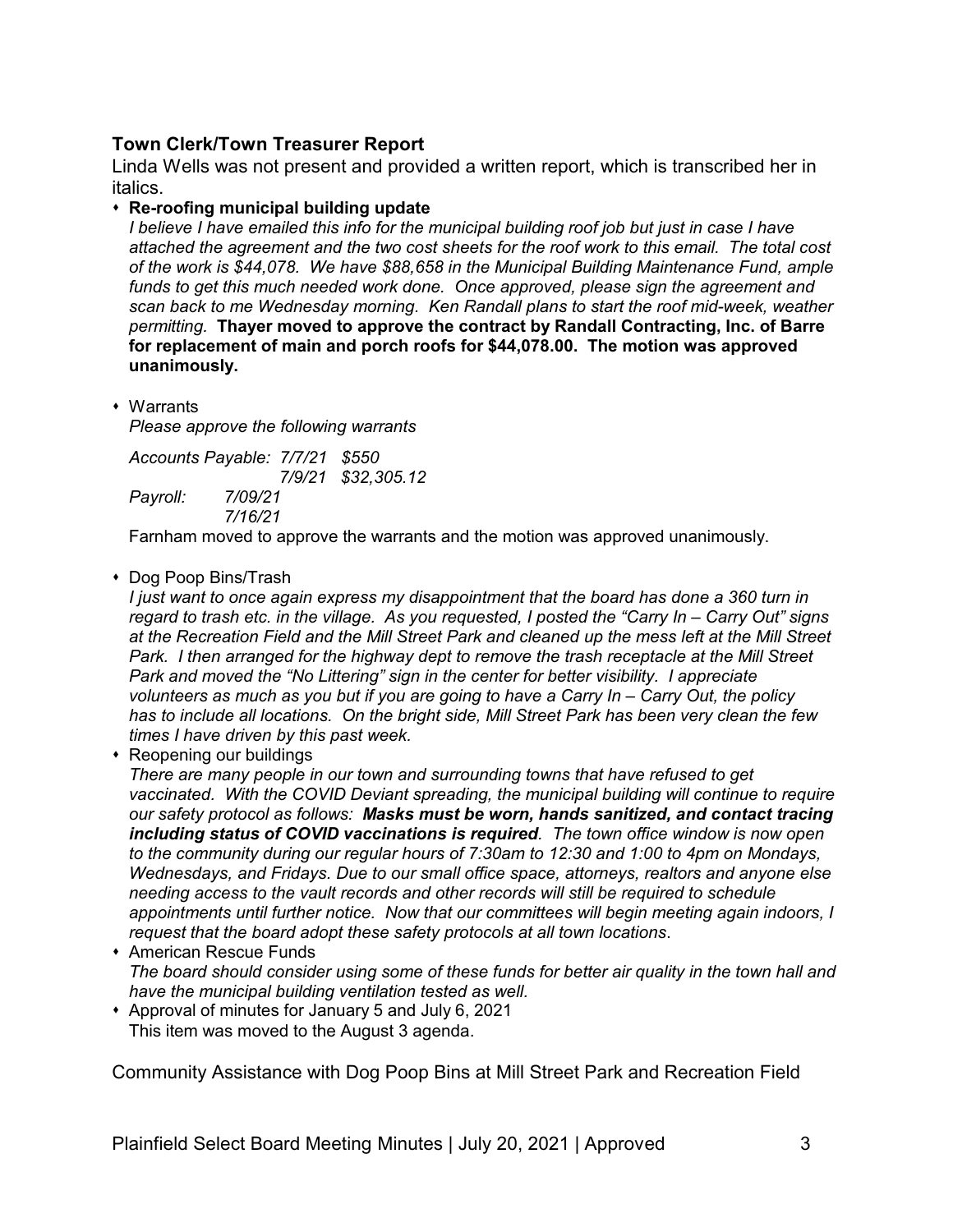Farnham stated that this job has been posted on the town's website, but no one has come forward, so the SB oved to adopt a Carry-In – Carry-Out plan. Alice Merrill reported that she and her husband have been emptying the bins once a week and emphasized that the bin and bags need to be there. She also recommended that the SB contact Positive Pie and thank them for putting trash receptacles in front of their building and request that they urge their customers to use them and not litter.

Thayer requested Merrill's input on the Recreation Field. Merrill would like to have the same dog poo set-up at the Rec Field. Emery noted that there is a green cone anaerobic composter at the Recreation Field exclusively for dog poo. There is a poop scoop with it so no plastic is necessary. Merrill stated that she will increase her monitoring and talk with the other volunteers. Thayer thanked the poo picker uppers. **The SB voted unanimously to replace the dog poo containers and bags at Mill Street Park.**

Planning for Reopening Buildings: Meeting Arrangements for Boards, Committees and Commissions

• Town Hall Opera House (THOH)

Keith Swann, of Friends of the Town Hall Opera House, reported that the THOH committee agreed to require masks for everyone inside the building. He stated that they would rather require masks than not open the building. Swann requested use of the THOH as a rain location for the upcoming concert on July 31.

**Thayer moved that the policy and protocol for re-opening the Town Hall Opera House be that people wear masks and provide contact tracing information on a form that provides an option of allowing the THOH to add them to their mailing list. The motion was approved unanimously.**

**Thayer moved that the THOH be allowed to use the THOH as backup for outdoor events. The motion was approved unanimously.**

Swann requested that the THOH contract be added to the August 3 agenda.

• Municipal Building

**Thayer moved to continue to let Wells set protocol for the use of the Municipal Building.** Farnham disagreed with voting on this matter, stating that the SB should be overseeing this matter, taking Wells' recommendations into account. **The motion was approved, with Farnham abstaining.**

• Town Garage and Water/Wastewater Buildings Thayer reported that she spoke with the road crew and they would like people to wear masks when they come to the building. **Thayer moved that the same protocol should be applied for the Town Garage and Water/Wastewater Buildings as the Municipal Building. The motion was approved unanimously.**

# **American Rescue Plan Act/Coronavirus Local Fiscal Recovery (ARPA) Update & Authorizations**

Thayer gave a brief overview, noting that the anticipated amount of funds coming to Plainfield are \$132,116.00 (half in 2021 and half in 2022). The Cutler Memorial Library requested some ARPA funds be used to repave their lot, and Thayer clarified that the funds have limited uses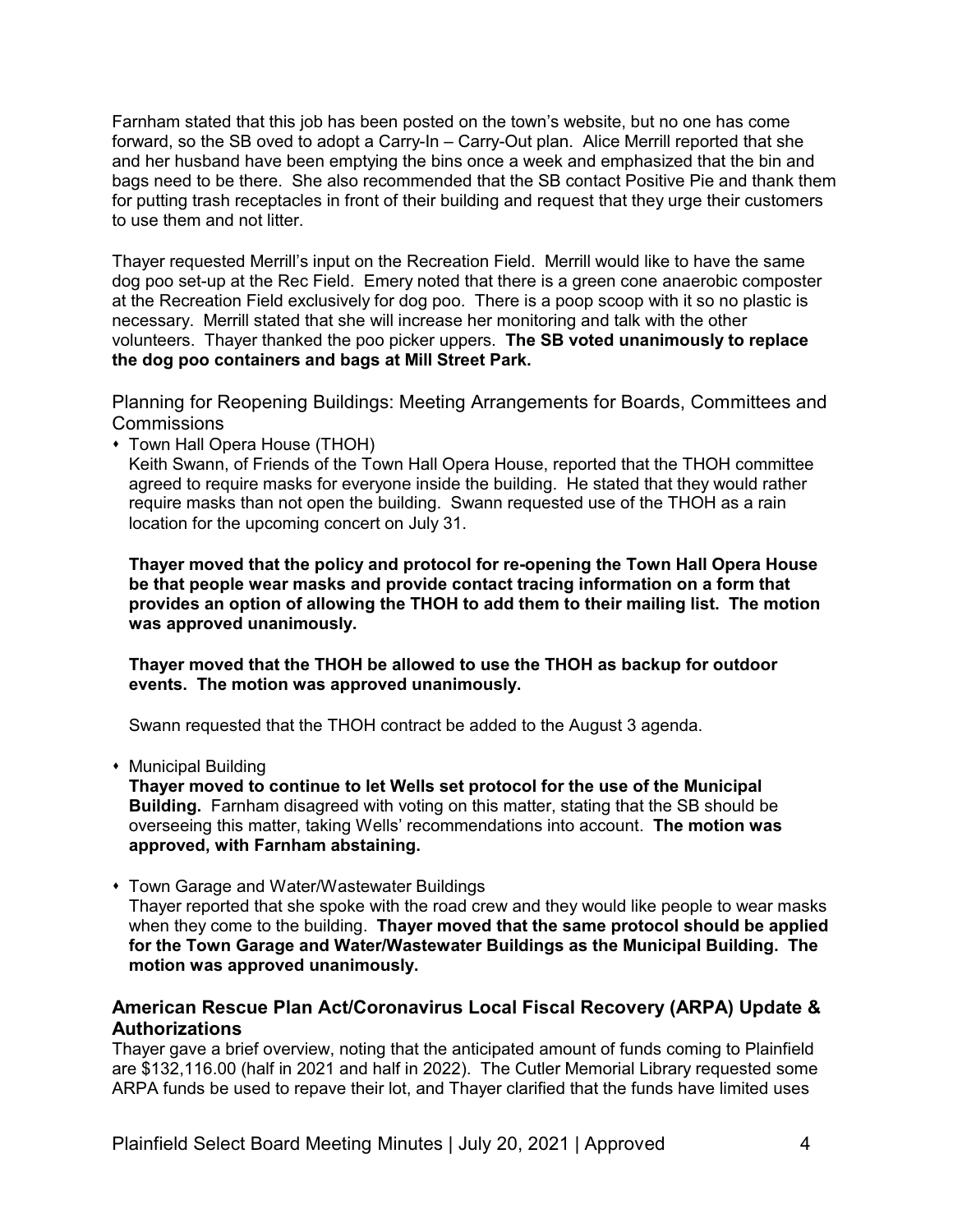and paving is not one of them. Emery noted that the Vermont League of Cities and Towns (VLCT) website's homepage clearly explains what the funds can and cannot be used for and reminded the SB that someone from CVRPC can attend a meeting to assist the town with this matter.

Thayer requested that there be a public meeting about the ARPA funds to take public comment about use of funds. **The SB determined that this item will be on the September 7 agenda with a 45 minute to one hour time allotment.**

# **Brook Road Bridge Replacement Project - Setting Time for Further Consideration of the Project with Community Input**

**The SB decided to put this item on the August 3 SB meeting agenda and give it a 45 minute time allowance.**

# **Pedestrian Bridge Update Including Construction Traffic Control Plan**

Farnham reported that the traffic control plan still hasn't been approved by the Agency of Transportation (AOT). This should happen by this Friday. She hasn't heard from the project engineer. Emery requested that the contractor be asked to remove parking obstructions and turn off flashing red lights until they are ready to begin the project. She noted that the parking obstructions are taking up the best parking for Positive Pie and the Farmer's Market and have already been in place for one week with no construction underway.

### **Route 2 Intersection**

Farnham will get information out to the SB this week about this project. She noted that Erin Parizo, who has been our liaison has taken a new position and will no longer be working with us. **There will be a special meeting on July 27 at 6:00PM in the Municipal Building's office room, which will include a review of the agreement between the Town and State.**

### **Old Fire House**

There will be a meeting to review the project and decide how to proceed with Jay Southgate. Discussion will include the possible sale of the building to Southgate. The meeting is on July 28 at 5:30PM, starting at the Old Fire House and moving to the Recreation Field for discussion, or to the Municipal Building in case of rain.

### **Bean Road Update**

Re Bean Road update section, 3rd paragraph, as I recall, Jim noted that the landowner being on the property is not a violation as long as she's not living there. Also Adam Hochschild insisted that the SB contact an attorney and I responded that we would not get useful advice from doing so unless we are able to provide information as to what witnesses are able to provide evidence of violations by date and contacting an attorney without that information would not be a good use of town funds (or some such). I also asked Adam Hochschild to provide the SB with written statements of his own knowledge of violations by date, time and violation and to encourage others to provide statements to the Select Board as to what they could personally testify to by violation, date and time.

Farnham reported out on her progress. She spoke with someone from Chase and Chase Engineering about what it will take to get new septic at that site. She contacted Downstreet, but hasn't heard back from them. She emailed the landowner and called her two numbers. No reply to the email and both phone numbers are now disconnected.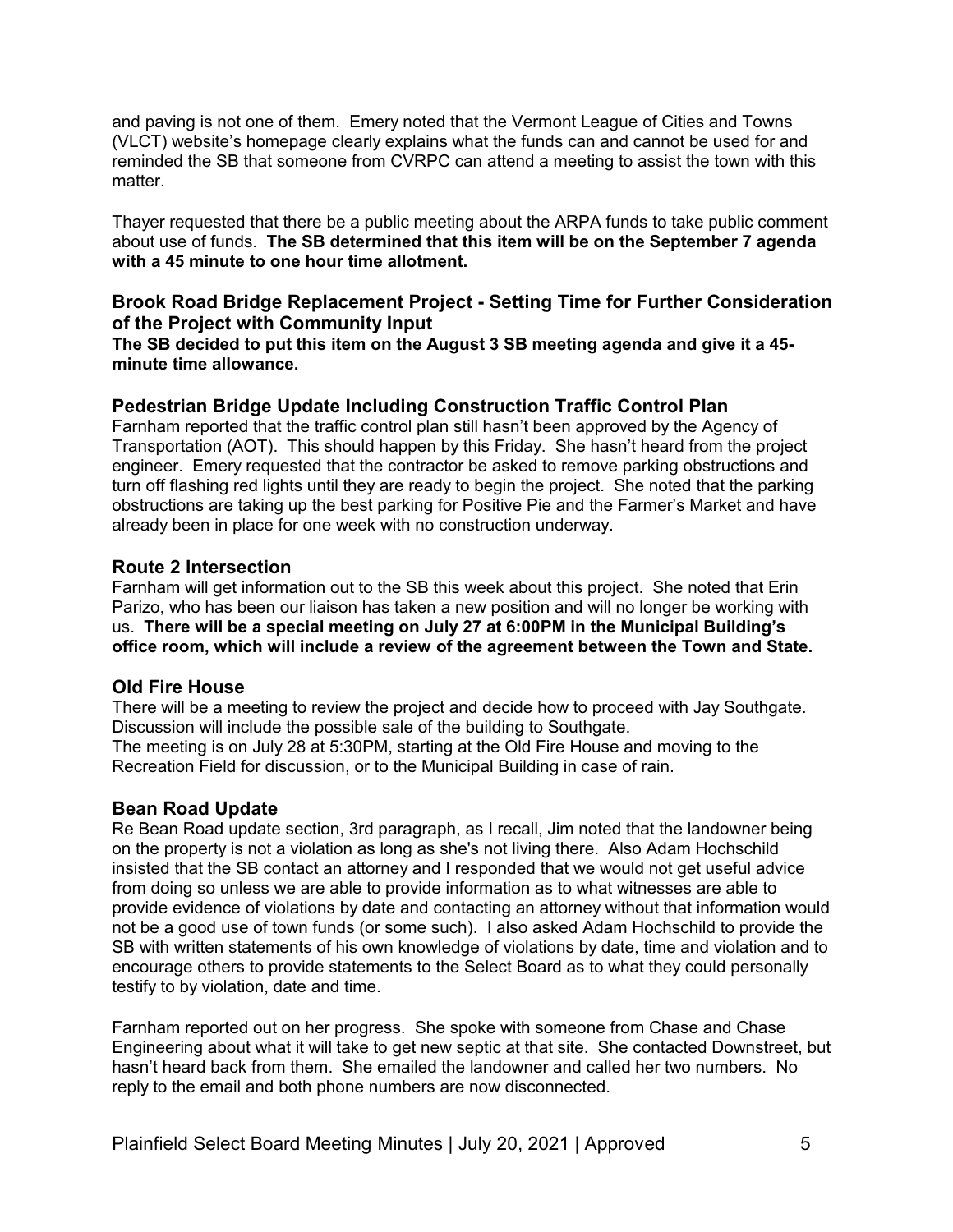Christine Ditmeyer requested an update about the Town Health Officer's visit to the site. Volz reported that he sent him an email and didn't get a response, and he saw him and he said that he'd get to it. Volz also noted that the landowner being on the property is not a violation as long as she's not living there.

### **Conservation Commission Request for Approval of Bellavance Landscaping to Mow Town Forest Trails**

**Farnham moved to hire Bellavance Landworks clear the trails in the Town Forest for \$420.00. The motion was approved unanimously.**

# **Thayer moved to adjourn. The motion was approved unanimously at 8:52PM.**

Respectfully submitted by Paula Emery.

# **Agendas for Upcoming Meetings:**

### **Agenda for July 27, 2021 Special Select Board Meeting, 6:00PM**

- The topic of this meeting is the Route 2-Main Street remediation project
- $*$  update
- update re current/increased anticipated cost to town for water/wastewater: \$311,000 and financing considerations
- $*$  implications for contract with VTrans
- $*$  re project continuing
- financial costs to Town if VTrans contract approved, if later decision is to not go forward

### **Agenda for July 28, 2021 Special Select Board Meeting, 5:30 PM**

- site visit to old Fire House
- 6:15 continuation of Select Board Meeting at Rec Field (Municipal Building in case of rain)

# **Agenda Items for August 3, 2021 Select Board Meeting**

- **\* Executive session re road crew compensation-**
- Brook Road Bridge Replacement Project (an hour of this meeting scheduled for this project)
- s financial cost to Town (25% of cost, estimated at \$310,000) implications of delay re project cost
- payment options for the Town
- community input re pros and cons of going forward
- \* should there be Town vote ro authorize going forward?
- State's responsibility for maintaining rivers/waterways free of debris
- alternate approaches?
- $*$  timing of project
- timing of application for FEMA funding (covers 75% of cost)
- Approval of minutes including Januiary 5, 2021, July 6, 2021 AM, July 6, 2021 PM, and July 20, 2021

# **Agenda Items for August 17, 2021 Select Board Meeting**

Plainfield Select Board Meeting Minutes | July 20, 2021 | Approved 6